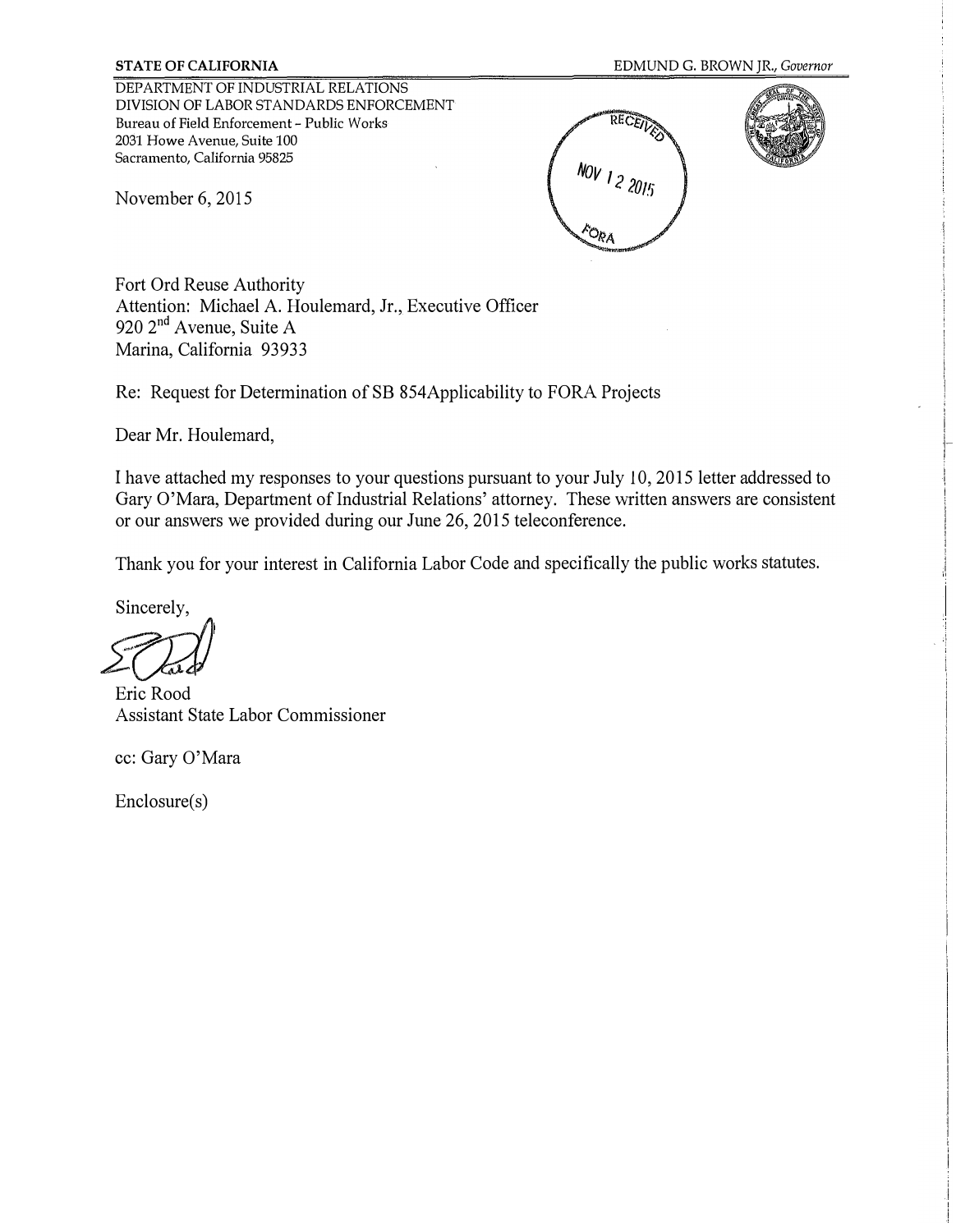## **Questions for Eric Rood, Assistant Labor Commissioner**

1. In review of the recently enacted SB 854, Fort Ord Reuse Authority (FORA) staff noted that SB 854 encompasses public works projects, as specified, to be paid the general prevailing wage as determined by the Director of the Department of Industrial Relations (DIR). In reviewing the FORA Master Resolution prevailing wage provisions, First Generation Construction on the former Fort Ord is required, by FORA covenant, to pay not less than general prevailing rate of wages as determined by the Director of DIR. FORA's prevailing wage provisions define First Generation Construction projects as public works projects subject to SB 845. Does DIR agree with this determination?

**Answer:** SB 854 did not expand the definition of public works. It does require all contractors has defined in Labor Code section 1722.1, to register, pay a \$300 fiscal annual fee and be of good legal standing in order to perform public works.

Labor Code section 1722.1 defines a contractor as:

*For the purposes of this chapter, "contractor" and "subcontractor" include a contractor, subcontractor, licensee, officer, agent, or representative thereof, acting in that capacity, when working on public works pursuant to this article and Article 2 (commencing with Section 1770}.* 

In short, a contractor/vendor who is subject to public works laws as defined in Labor Code sections 1720 through 1861, would be required to register.

Labor Code section 1720(a)(1) defines what comprises a public works. It states:

*(a) As used in this chapter, "public works" means:*

*(1) Construction, alteration, demolition, installation, or repair work done under contract and paid for in whole or in part out of public funds, except work done directly by any public utility company pursuant to order of the Public Utilities Commission or other public authority. For purposes of this paragraph, "construction" includes work performed during the design and preconstruction phases of construction, including, but not limited to, inspection and land surveying work, and work performed during the postconstruction phases of construction, including, but not limited to, all cleanup work at the jobsite. For purposes of this paragraph, "installation" includes, but is not limited to, the assembly and disassembly of freestanding and affixed modular office systems. [emphasis added]*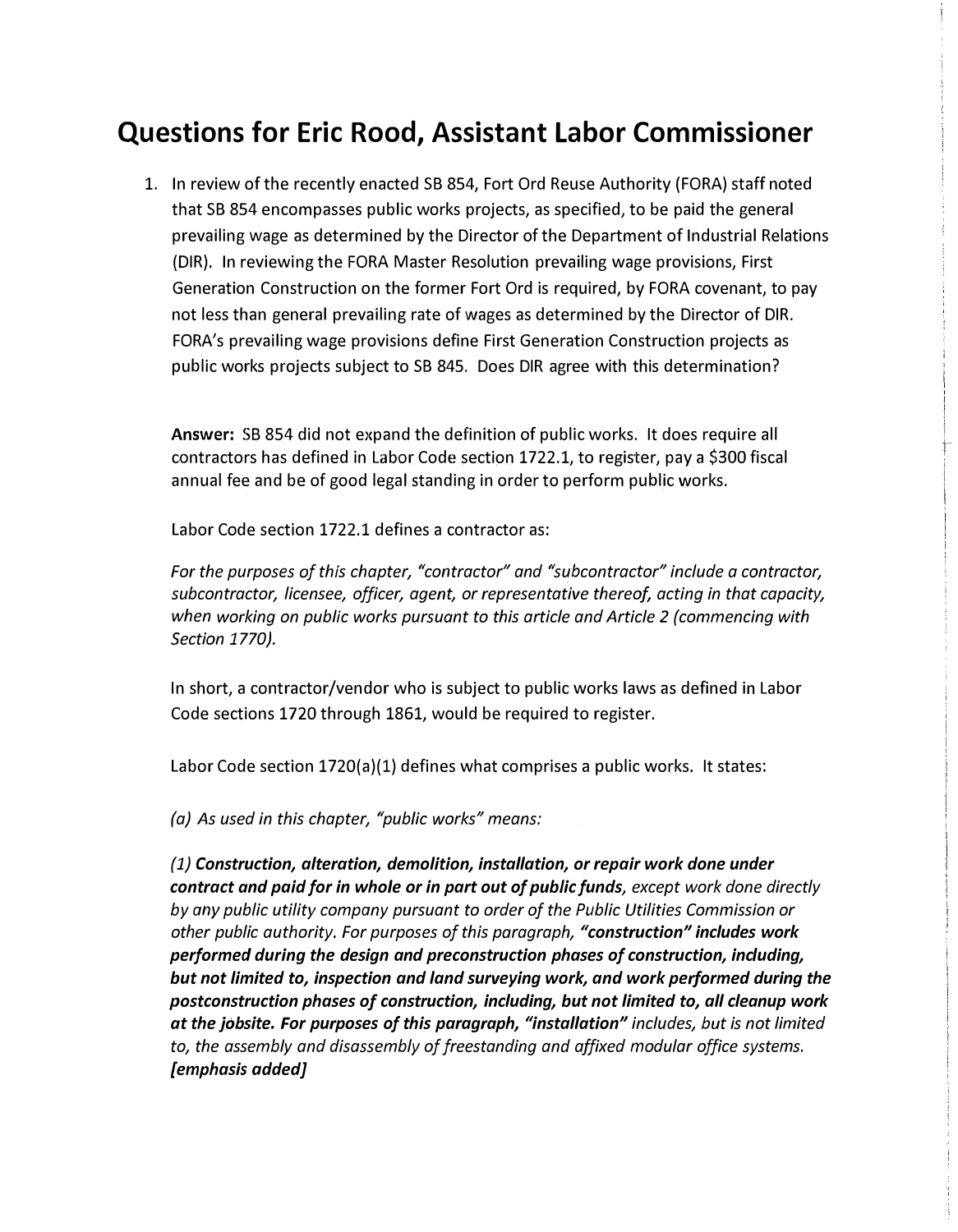In addition, for the project to be defined as a public work there must be construction, alteration, demolition or repair work, and the project must contain public funds. Labor Code section 1720(b) further defines public funds to include:

*(b) For purposes of this section, "paid for in whole or in part out of public funds" means all of the following:*

*{1} The payment of money or the equivalent of money by the state or political subdivision directly to or on behalf of the public works contractor, subcontractor, or developer.*

*(2) Performance of construction work by the state or political subdivision in execution of the project.*

*{3} Transfer by the state or political subdivision of an asset of value for less than fair market price.*

*(4) Fees, costs, rents, insurance or bond premiums, loans, interest rates, or other obligations that would normally be required in the execution of the contract, that are paid, reduced, charged at less than fair market value, waived, or forgiven by the state or political subdivision.*

*(5) Money loaned by the state or political subdivision that is to be repaid on a contingent basis.*

*{6} Credits that are applied by the state or political subdivision against repayment obligations to the state or political subdivision.*

Labor Code section 1771 brings in the term maintenance to be included in a public work and sets a minimum dollar threshold for projects over \$1,000. Section 1771 states:

*Except for public works projects of one thousand dollars (\$1,000} or Jess, not less than the general prevailing rate of per diem wages for work of a similar character in the locality in which the public work is performed, and not less than the general prevailing rate of per diem wages for holiday and overtime work fixed as provided in this chapter, shall be paid to all workers employed on public works.* 

*This section is applicable only to work performed under contract, and is not applicable to work carried out by a public agency with its own forces. This section is applicable to contracts Jet for maintenance work.* 

The general rule to determine if a project is subject to public works is:

- Is the project construction, alteration, demolition, installation, repair or maintenance work;
- Is the project paid out by public funds;
- Is the project over \$1,000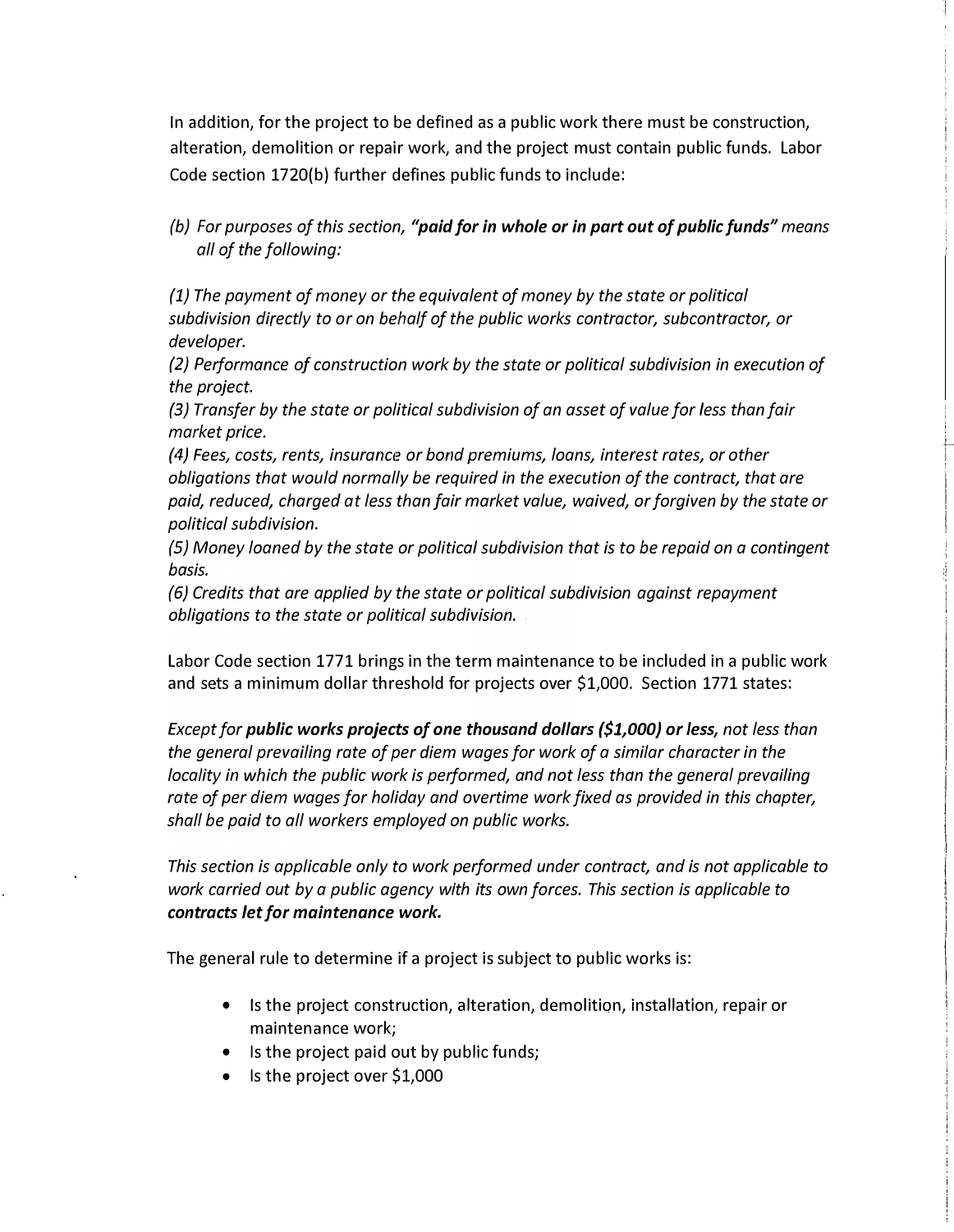In our previous telephonic discussions, you have confirmed that First Generation Projects have public funds and are construction projects over \$1,000. As such, there would be a statutory obligation to treat these projects as a public works and ensure all contractors performing this work were subject to the public works statutes (Labor Code sections 1720-1861), which would include contractor registration.  $1$ 

Please note that if the Federal government is administering any FORA projects, this could change the determination. If there are federal administrated projects, you should make a request to the DIR's Director's Legal Unit for a determination.<sup>2</sup>

If a state agency or private developer is overseeing a construction project where there is public monies; the project would more than likely be subject to California public works labor laws.

Please note FORA can provide stricter contractual obligations for private work where there are no public funds. This may include requiring contractor registration, filing CPRs, and paying prevailing wages; however, any enforcement would have to go through the courts as a breach of contract.

2. Does FORA need to follow a formal process for DIR to consider whether or not FORA is subject to SB 854?

**Answer:** In most instances, you will not need to request a formal determination to DIR's Office of the Director's (OD} Legal Unit. In most instances, formal determinations are made when there is controversy on what comprises public funds. Section 1720(b} of the

<sup>&</sup>lt;sup>1</sup> Please note that in *Monterey/Santa Cruz County Bldg. and Const. Trades Council v. Cypress Marina Heights LP* (2011) 191 Cal.App.4th 1500. In that case, the developer bought the land (at FMV) from FORA and argued that it did not have to pay prevailing wages, because there was no public money and the purchase agreement did not specify that prevailing wages were required on the construction. The local building trades brought suit and won. Court found that FORA's Master Resolution (requiring prevailing wages) and deed covenants (also requiring prevailing wages) applied to downstream government entities and developers, even on non-public works projects, as it was a contractual requirement to pay prevailing wages that ran with the land. So, it is DIR's understanding that the prevailing wage requirements apply to both public and private projects under the FORA Master Resolution are subject to prevailing wage projects. Only those projects that are statutory public works can be enforced by DLSE.

<sup>2</sup> See also *Southern California Labor Management Operating Engineers Contract Compliance Committee v. Aubry* (1997) 54 Cal.App.4th 873.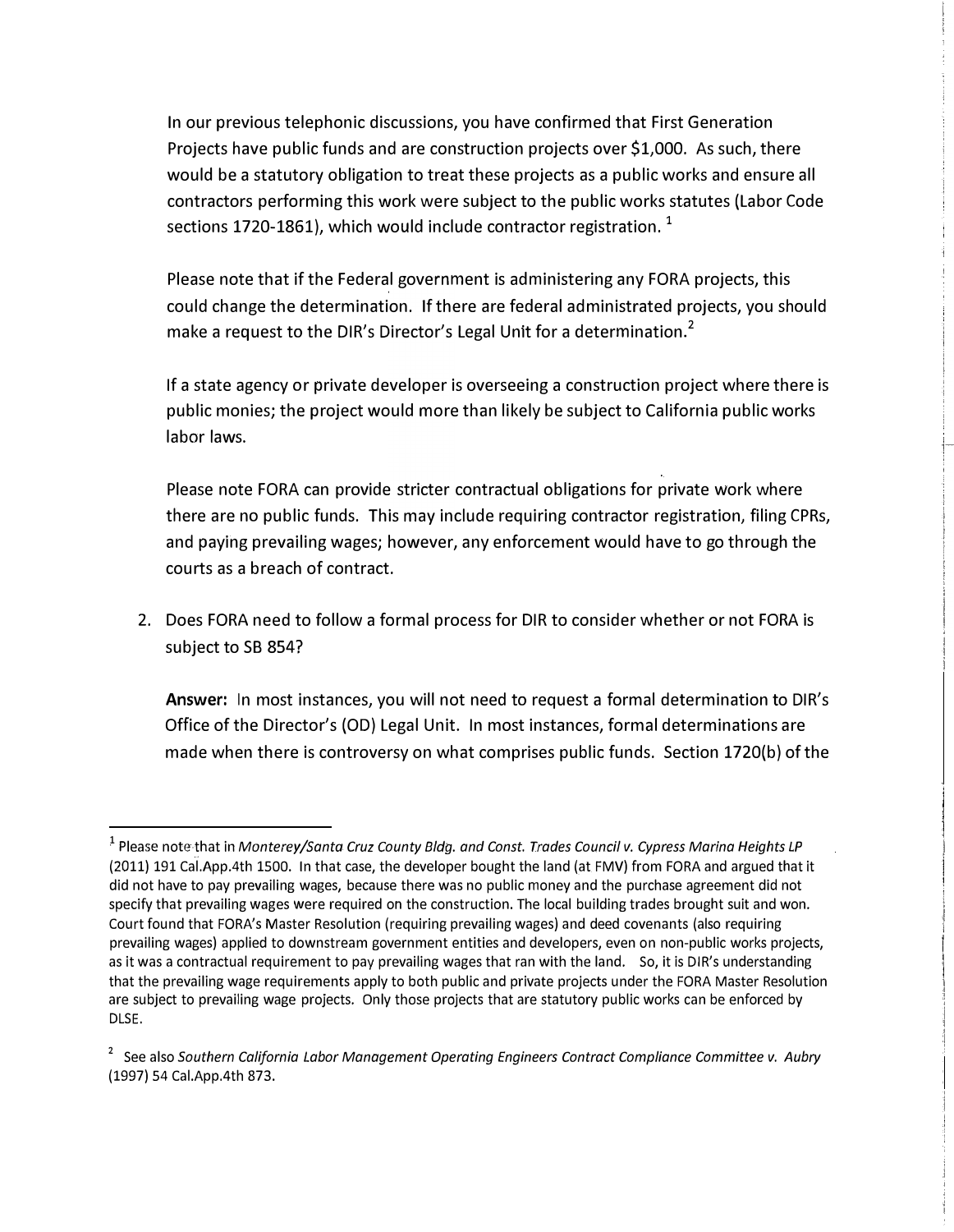Labor Code which I provided in the last answer, is the statute to determine if a project contains public funds.

Labor Code section 1720(b), reproduced above, defines public funds.

3. If yes, to whom should FORA address its request for a determination?

**Answer:** There are two types of determinations: (1) a request for a craft/classification wage rate and (2) a coverage determination to determine if a project is subject to public works laws. A written **request for a wage rate** should be sent to the following address:

DIR- Office of Policy, Research and Legislation 455 Golden Gate Boulevard, 9<sup>th</sup> Floor San Francisco, California 94102

You may also send an email to DIR at statistics@dir.ca.gov.

A formal **request for a coverage determination** should be in writing and sent to the following address:

DIR- Office of the Director Attention: Legal Unit 1515 Clay Street, 7<sup>th</sup> Floor Oakland, California 94612

Labor Code section 1773.4 and 1773.5 provides the legal mechanisms to request a determination for wage rates under section 1773.4, and to determine if a project is subject to public works under section 1773.5. Section 1773.4 and 1773.5 state:

## **Labor Code 1773.4.**

*Any prospective bidder or his representative, any representative of any craft, classification or type of workman involved, or the awarding body may, within 20 days after commencement of advertising of the call for bids by the awarding body, file with the Director of Industrial Relations a verified petition to review the determination of any such rate or rates upon the ground that they have not been determined in accordance with the provision of Section 1773 of this code. Within two days thereafter, a copy of*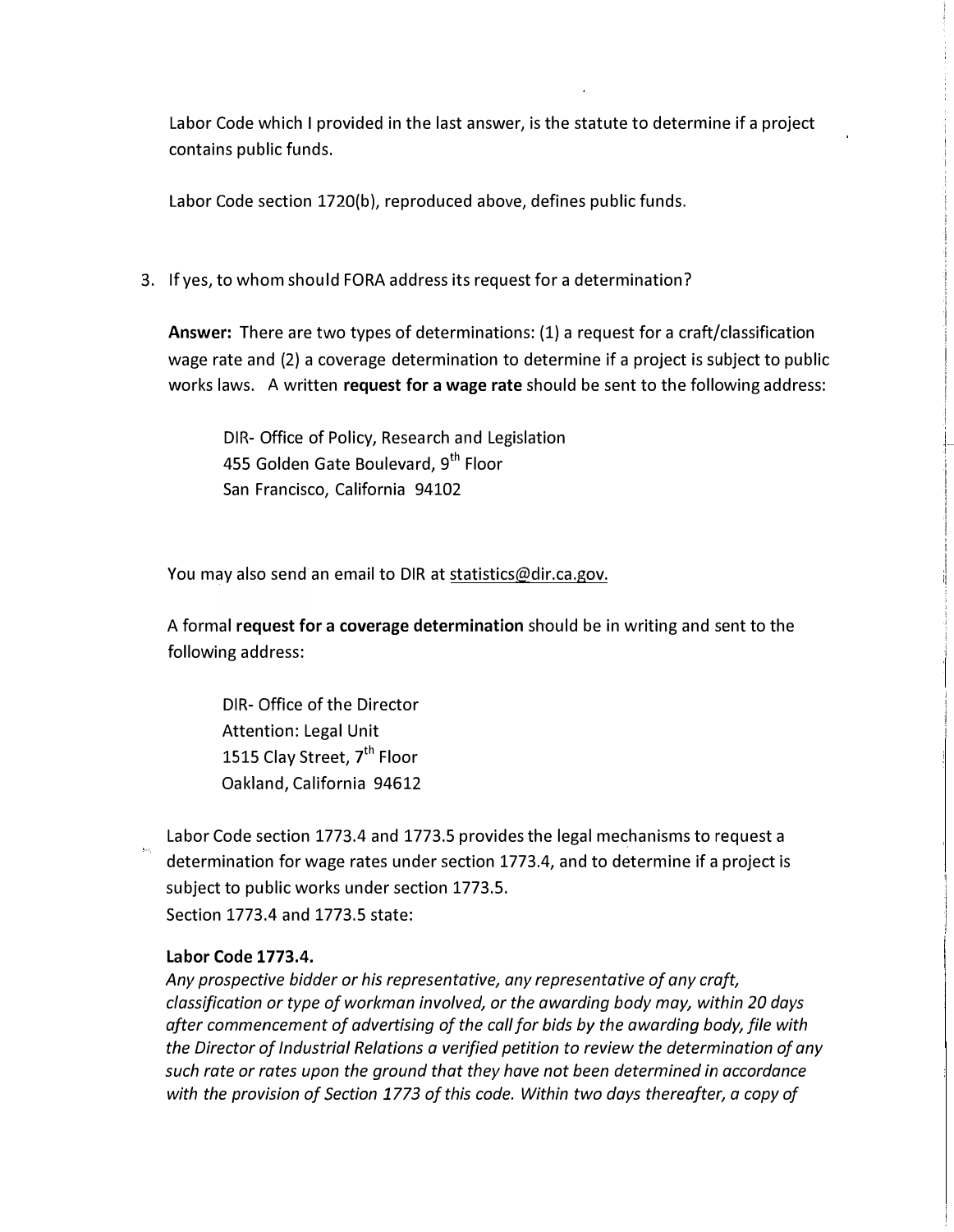*such petition shall be filed with the awarding body. The petition shall set forth the facts upon which it is based. The Director of Industrial Relations or his authorized representative shall, upon notice to the petitioner, the awarding body and such other persons as he deems proper, including the recognized collective bargaining representatives for the particular crafts, classifications or types of work involved, institute an investigation or hold a hearing. Within 20 days after the filing of such petition, or within such longer period as agreed upon by the director, the awarding body, and all the interested parties, he shall make a determination and transmit the same in writing to the awarding body and to the interested parties. Such determination shall be final and shall be the determination of the awarding body.* 

*Upon receipt by it of the notice of the filing of such petition the body awarding the contract or authorizing the public work shall extend the closing date for the submission of bids or the starting of work until five days after the determination of the general prevailing rates of per diem wages pursuant to this section.* 

*Upon the filing of any such petition, notice thereof shall be set forth in the next and all subsequent publications by the awarding body of the call for bids. No other notice need be given to bidders by the awarding body by publication or otherwise. The determination of the director shall be included in the contract.* 

## **Labor Code section 1773.5:**

*(a) The Director of Industrial Relations may establish rules and regulations for the purpose of carrying out this chapter, including, but not llmited to, the responsibilities and duties of awarding bodies under this chapter.*

*(b) When a request is made to the director for a determination of whether a specific project or type of work awarded or undertaken by a political subdivision is a public work, he or she shall make that determination within 60 days receipt of the last notice of support or opposition from any interested party relating to that project or type of work that was not unreasonably delayed, as determined by the director. If the director deems that the complexity of the request requires additional time to make that determination, the director may have up to an additional 60 days if he or she certifies in writing to the requestor, and any interested party, the reasons for the extension. If the requestor is not a political subdivision, the requester shall, within 15 days of the request, serve a copy of the request upon the political subdivision, in which event the political subdivision shall, within 30 days of its receipt, advise the director of its position regarding the request. For projects or types of work that are otherwise private development projects receiving public funds, as specified in subdivision (b) of Section 1720, the director shall determine whether a specific project or type of work is a public work within 120 days of receipt of the last notice of support or opposition relating to that project or type of work from any interested party that was not unreasonably delayed, as determined by the director.*

*(c) If an administrative appeal of the director's determination is made, it shall be made within 30 days of the date of the determination. The director shall issue a determination*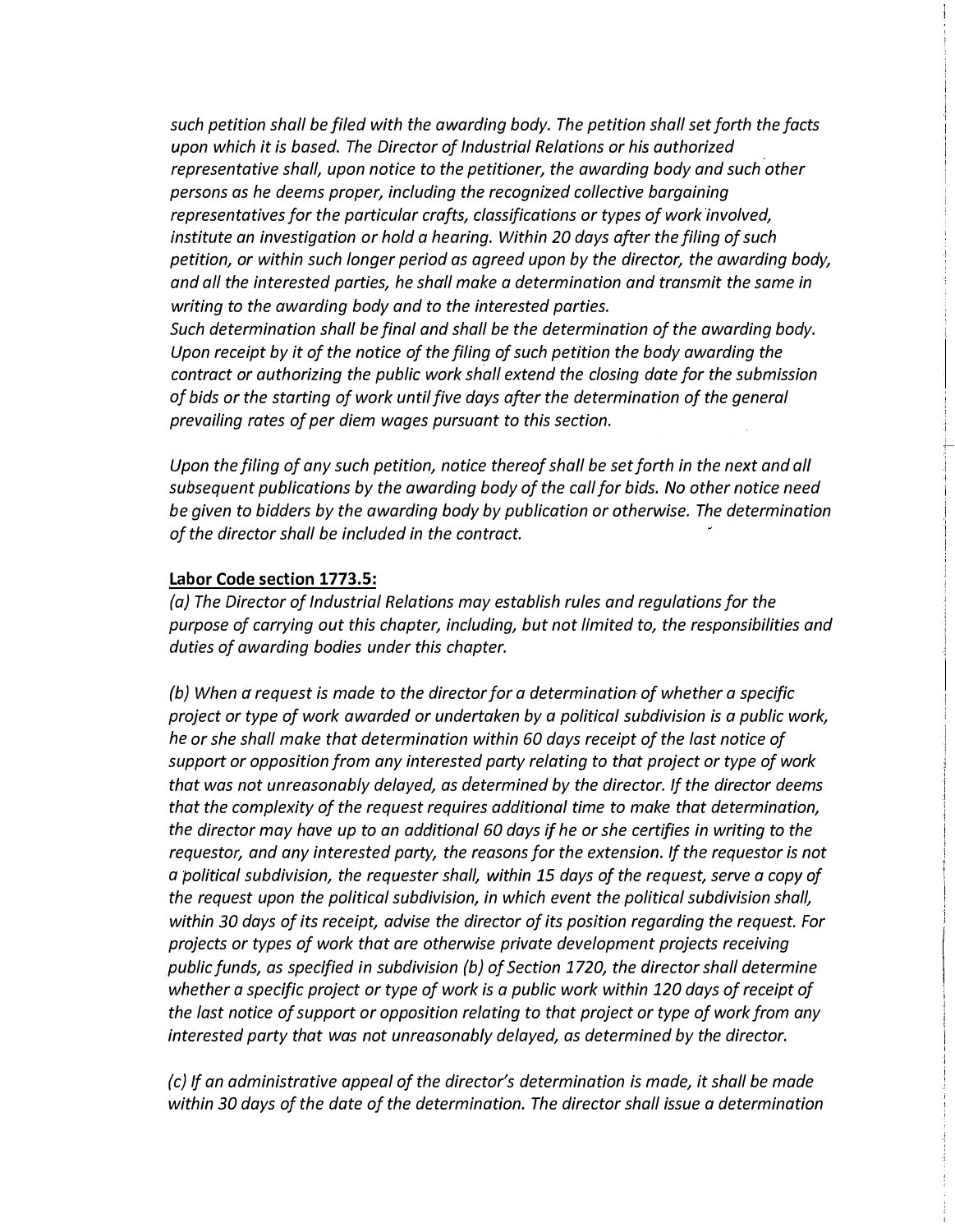*on the administrative appeal within 120 days after receipt of the last notice of support or opposition relating to that appeal from any interested party that was not unreasonably delayed, as determined by the director. The director may have up to an additional 60 days if he or she certifies in writing to the party requesting the appeal the reason for the extension.* 

*(d} The director shall have quasi-legislative authority to determine coverage of projects or types of work under the prevailing wage laws of this chapter. A final determination on any administrative appeal is subject to judicial review pursuant to Section 1085 of the Code of Civil Procedure. These determinations, and any determinations relating to the general prevailing rate of per diem wages and the general prevailing rate for holiday, shift rate, and overtime work, shall be exempt from the Administrative Procedure Act {Chapter 3.5 (commencing with Section 11340} of Part 1 of Division 3 of Title 2 of the Government Code).* 

4. If subject to SB 854, FORA staff would continue to monitor prevailing wage compliance on former Fort Ord. How would FORA staff access on line prevailing wage compliance information in the future?

**Answer:** For all projects awarded on or after April 1, 2015, contractors are required to directly enter their certified payroll data directly to the DIR on line CPR or to upload their data using an xml upload. Today, all certified payroll records are available on our website at https://efiling.dir.ca.gov/eCPR/pages/search. The records today are fully redacted and do not provide the public with the employee's name, address and social security number. All other CPR data is available.

Awarding bodies will be required to provide DIR notice of its public works project in our PWC 100 at https://www.dir.ca.gov/pwc100ext/LoginPage.aspx. Labor Code section 1773.3 states:

*(a) (1) An awarding agency shall provide notice to the Department of Industrial Relations of any public works contract subject to the requirements of this chapter, within five days of the award.*

*(2) The notice shall be transmitted electronically in a format specified by the department and shall include the name of the contractor, any subcontractor listed on the successful bid, the bid and contract award dates, the contract amount, the estimated start and completion dates, job site location, and any additional information the department specifies that aids in the administration and enforcement of this chapter.*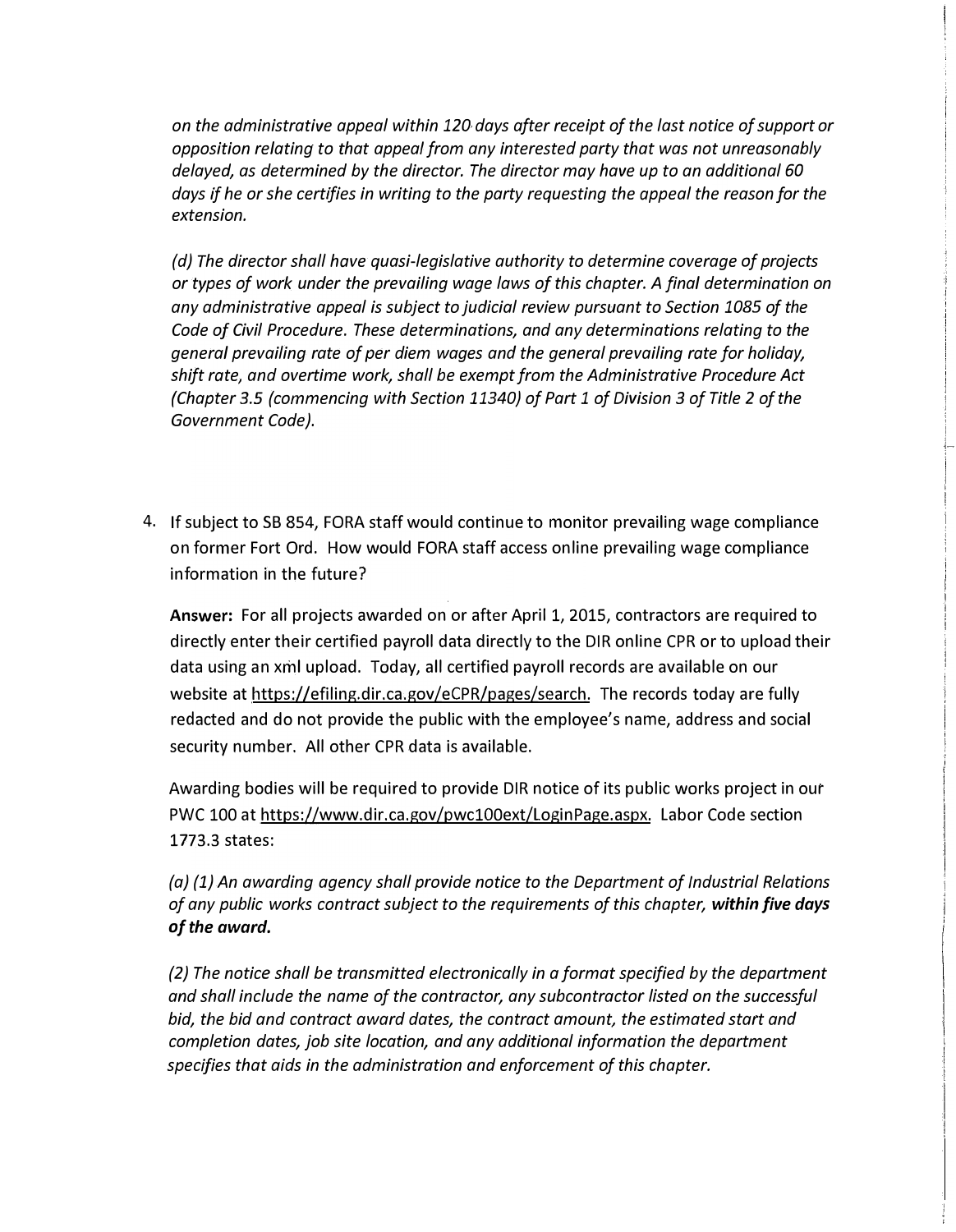(c) *In lieu of responding to any specific request/or contract award information, the department may make the information provided by awarding bodies pursuant to this section available for public review on its Internet Web site. [Emphasis added]*

An awarding body is defined in the Labor Code under section 1722, which states:

 $\bar{z}$ 

*"Awarding body" or "body awarding the contract" means department, board, authority, officer or agent awarding a contract for public work.* 

Awarding bodies should have language within its bid and/or contract documents the specific Labor requiring the contractor to be registered pursuant to Labor Code section 1771.l(a), as well as, the following Labor Code sections: 1720, 1771, 1772-1776 and 1810-1815. In addition, the contractor should be advised apprenticeship laws apply if the project is over \$30,000 pursuant to Labor Code section 1777.5.

Please note, contractors can only provide DIR certified payroll data if the awarding body has provided DIR notice of the project using our PWC 100 on line notification. The PWC 100 will generate a unique DIR project ID number, which the contractor can use to submit certified payroll data.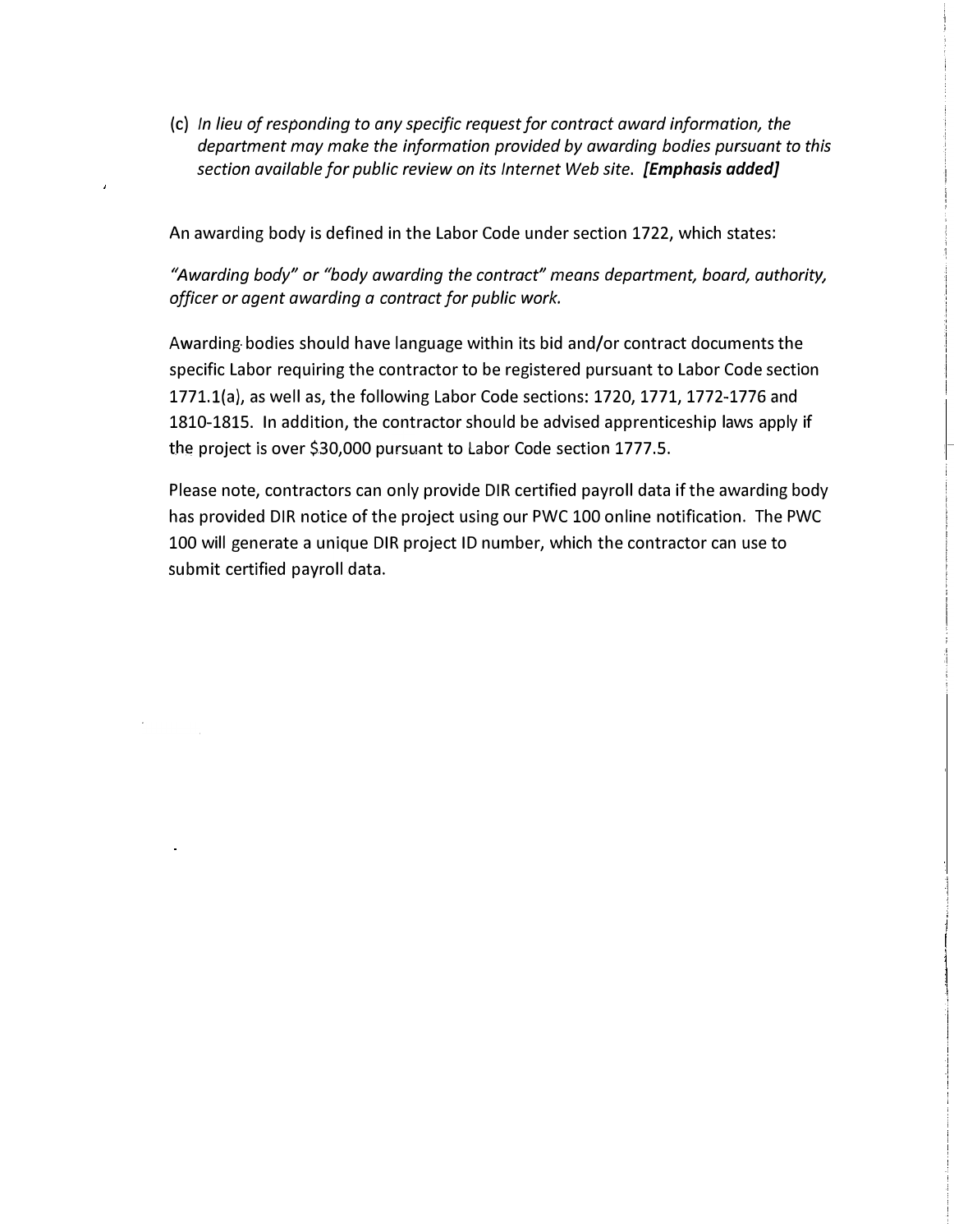DEPARTMENT OF INDUSTRIAL RELATIONS DNISION OF LABOR STANDARDS ENFORCEMENT 2031 Howe Ave, Suite 100 Sacramento, CA 95825 Phone: (916) 928-2742<br>Fax: (916) 263-2853 Fax: (916) 263-2853



March 9, 2016

State of California

Ms. Jane Haines 601 Ocean View Boulevard, Apt. #1 Pacific Grove, California 93950

Dear Dr. Haines:

I am in receipt of your letter dated February 17, 2016, regarding whether certain first generation projects are subject to the public works provisions for the Fort Ord Reuse Authority (FORA). Specifically, you reference in your letter the February 12<sup>th</sup> FORA Board report which states:

"It is staff's interpretation that, since FORA and the jurisdictions accept reduced land sales revenue from nearly every historical Fort Ord private sector project (based on the economic analysis performed by the jurisdictions that assess costs of FORA mitigation fees, building removal, prevailing wage, and other costs) individual development projects may qualify as a public work."

Ultimately, the Department of Industrial Relations' (DIR) Director determines if projects are subject to public works laws and the Labor Commissioner's office enforces the public works laws if necessary.

In determining if a project is subject to public works, DIR establishes that the work is construction, alteration, demolition, installation, repair or maintenance work; the cost is over \$1,000 and contains a public fund (Labor Code sections 1720 and 1771).

In our meetings with FORA representatives, DIR determined that FORA land transfers are below the fair market value to the local jurisdictions creating a public benefit equating to public funds. In addition, any public benefit received with second generation contracts could also trigger public works laws.

In reviewing these FORA cases with DIR attorneys, the only missing element was determining if the first generation construction projects received public funding. If the answer is yes, then the public works statutes apply. Conversely, if there were no public funding/benefit, public works laws would not apply.

In the instant matter, the contract amount has been significantly reduced because the land may be valued at \$20 million dollars, but the land is being transferred to the local jurisdictions at\_\$5 million. The local jurisdictions are then passing on these cost savings to private developers at reduced costs. In